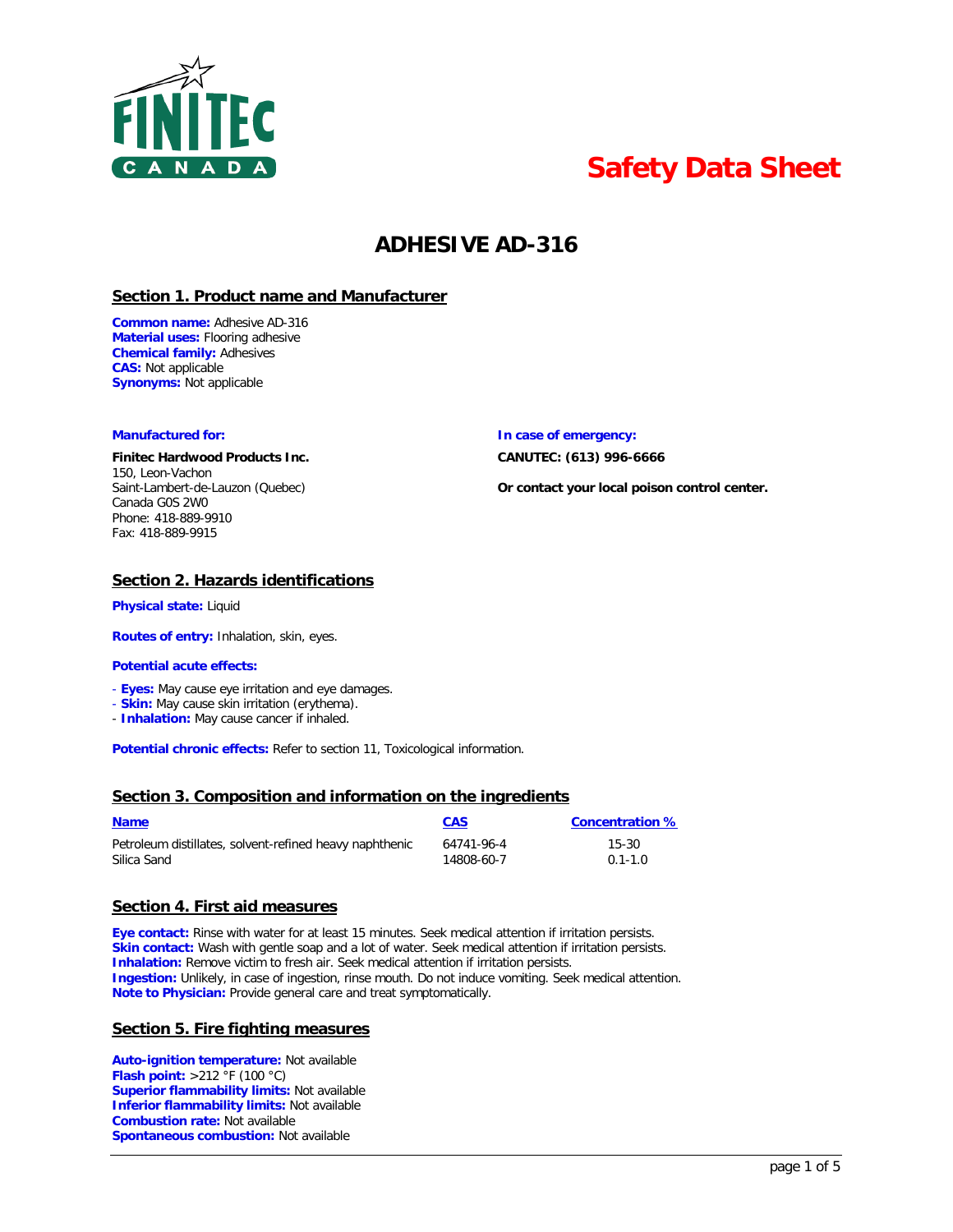**Products of combustion:** In case of combustion, gases or irritant and toxic emanations such as carbon monoxide or dioxide, and/or low molecular weight hydrocarbons may be released. Do not inhale explosion and combustion gases. Burning produces heavy smoke.

**Extinction media:** Use water, carbon dioxide.

**Note:** Firefighters must wear complete protective gear including eye protection and self sufficient respirator.

# **Section 6. Accidental release measures**

**Personal precautions:** Wear protective equipment such as safety glasses, dust mask and work gloves.

**Environmental precautions:** keep out of drains and sewers. Dispose of residues in accordance with local, provincial, national and federal laws.

**Methods for cleaning up:** Recuperate spilled product if at all possible. Shovel the product into appropriate container. Thoroughly clean the area with water.

# **Section 7. Handling and Storage**

**Handling:** Wear work gloves, safety glasses and dust mask in the event of dust emanation. Avoid all eye contact with skin and eyes. Avoid breathing product vapours or mist. Exercise the greatest care when handling or opening the container. Don't use empty container before they have been cleaned. Before making transfer operations, assure that there aren't any incompatible material residuals in the containers. As with all chemicals, proper industrial hygiene should be practiced when handling the product. Use safe work procedures in order to avoid all contamination. Practice proper professional and personal hygiene, including washing hands before meals. Banish eating, drinking and smoking in contaminated areas.

**Storage:** Store in a cool area in ambient atmospheric pressure and controlled humidity. Keep out of reach of children.

# **Section 8. Exposure Controls, Personal Protections**

**Ingredient exposure limits:** 

Silica Sand LEP (ACGIH): 0,025 mg/m<sup>3</sup> (long term) A2: Suspected Human Carcinogen; lung

cancer; pulmonary fibrosis

#### **Personal protection equipment:**

**Engineering controls:** Ensure proper air supply ventilation. **Eyes:** Use close fitting safety goggles, don't use eye lens. **Respiratory:** If air concentrations are superior to applicable exposure limits, use a NIOSH approved respirator. Hands and skin: Use clothing that provides comprehensive protection to the skin, e.g. cotton, rubber, PVC or viton. Use protective gloves that provide comprehensive protection, e.g. P.V.C., neoprene or rubber. **General notions:** Work clothing that protect against skin contact such as long sleeved full suit. Product may cause skin sensitisation. Wash contaminated clothing before re-use. Practice proper work hygiene while handling product.

# **Section 9. Physical and chemical properties**

**Physical state:** Liquid **Color:** Beige (paste) **Odor:** Light **Odor level:** Data not available **Vapor tension:** Data not available **Vapor Density: Data not available Density:** 1.2 g/mL **COV:** 18 g/L **Melting point**: Data not available **Boiling point:** 212 °F (100 °C) **Evaporation rate:** Data not available **Octane/water coefficient:** Data not available **Solubility in water by saturation:** Data not available **pH:** 9.25

# **Section 10. Stability and reactivity**

**Stability and reactivity:** Chemically stable. **Incompatibility:** None. **Reactivity:** Will not occur. **Hazardous decomposition:** None. **Condition to be avoided:** Keep from freezing.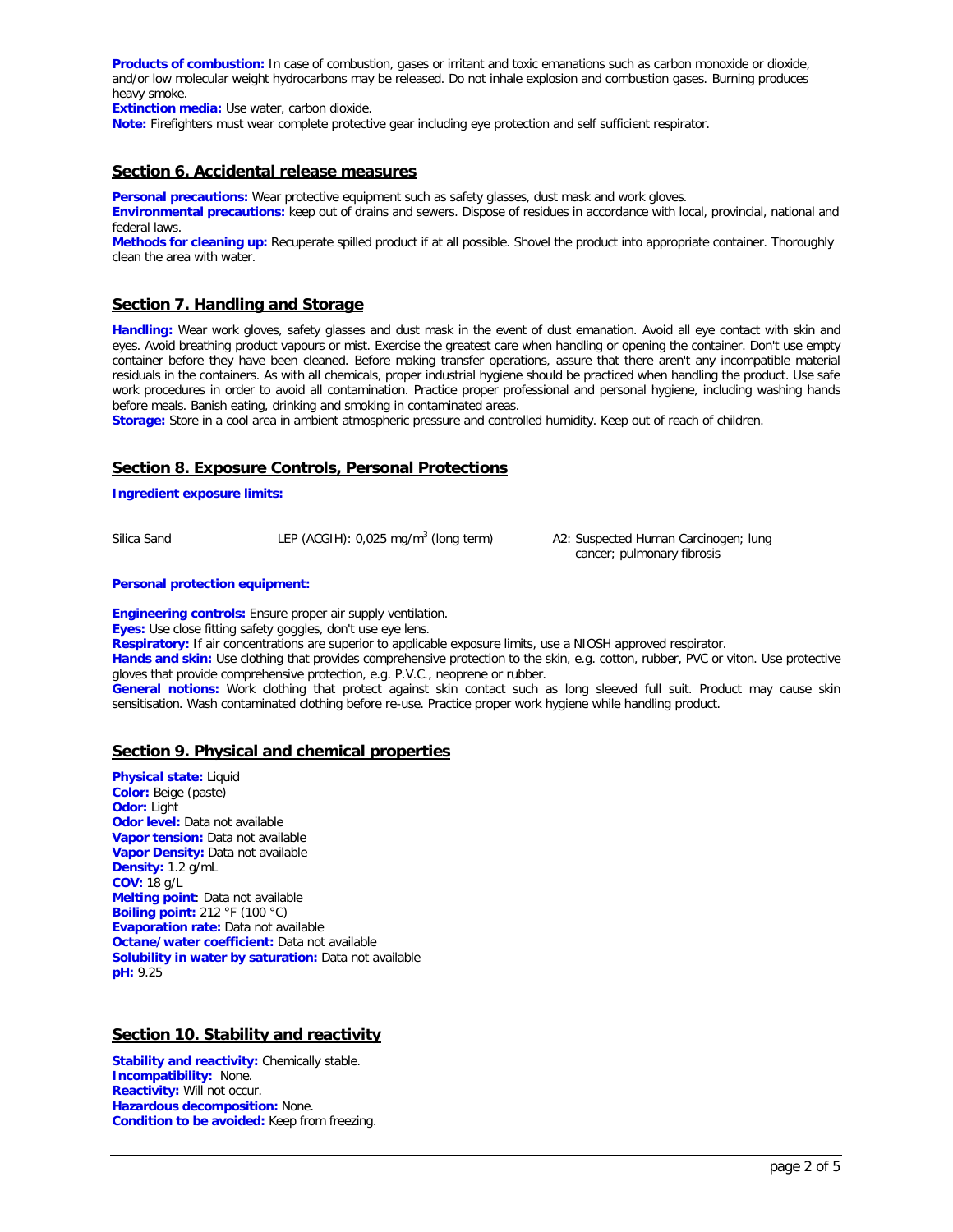# **Section 11. Toxicological information**

| <b>Toxicological data:</b> |                       |           |
|----------------------------|-----------------------|-----------|
| <b>Ingredient</b>          | $DL_{50}$             | $CL_{50}$ |
| Silica Sand                | Rat (oral): 500 mg/kg |           |

**Routes of entry:** Inhalation, skin and eyes

#### **Potential acute effects:**

- **Eyes:** May cause eye irritation and eye damages.

- **Skin:** May cause skin irritation (erythema).
- **Inhalation:** May cause cancer if inhaled.

#### **Potential chronic effects:**

**Carcinogenicity:** Silica Sand (Group 1)

**Sensitisation:** Data not available **Reproductive toxicity:** Data not available **Teratogenicity:** Data not available

# **Section 12. Ecological information**

**Environmental precautions:** Data not available **Degradation products:** Data not available **Toxicity of the biological breakdown products:** Data not available

| <b>Ingredient analysis:</b><br><b>Ingredients</b>            | <b>Results</b>                                   | <b>Species</b>                       | <b>Exposition</b> |
|--------------------------------------------------------------|--------------------------------------------------|--------------------------------------|-------------------|
| Distillates (petroleum), solvent-refined<br>heavy naphthenic | $LC_{50}$ - >5000 mg/L<br>$EC_{50}$ - >1000 mg/L | Oncorhynchus mykiss<br>Daphnia magna | 96 h<br>48 h      |
| Silica Sand                                                  | $LC_{50}$ - >10000 mg/L                          | Carp                                 | 72 h              |

# **Section 13. Disposal considerations**

**Waste disposal:** Product residues must be eliminated in accordance with federal, provincial and local laws. Product waste is not considered as dangerous according to RCRA (part 261 of 40 CFR).

# **Section 14. Transportation Information**

**Classification TMD/ DOT/ IMDG/IATA label:** Not regulated **National Motor Freight Classification (NMFC):** Not regulated

# **Section 15. Regulatory information**

#### **United-States regulations:**

TSCA - Toxic Substances Control Act: All elements are registered in the TSCA

SARA - Superfund Amendments and Reauthorization Act

Section 302 - Extremely Hazardous Substances: No substances listed Section 304 - Hazardous substances: No substances listed Section 313 - Toxic chemical list: No substances listed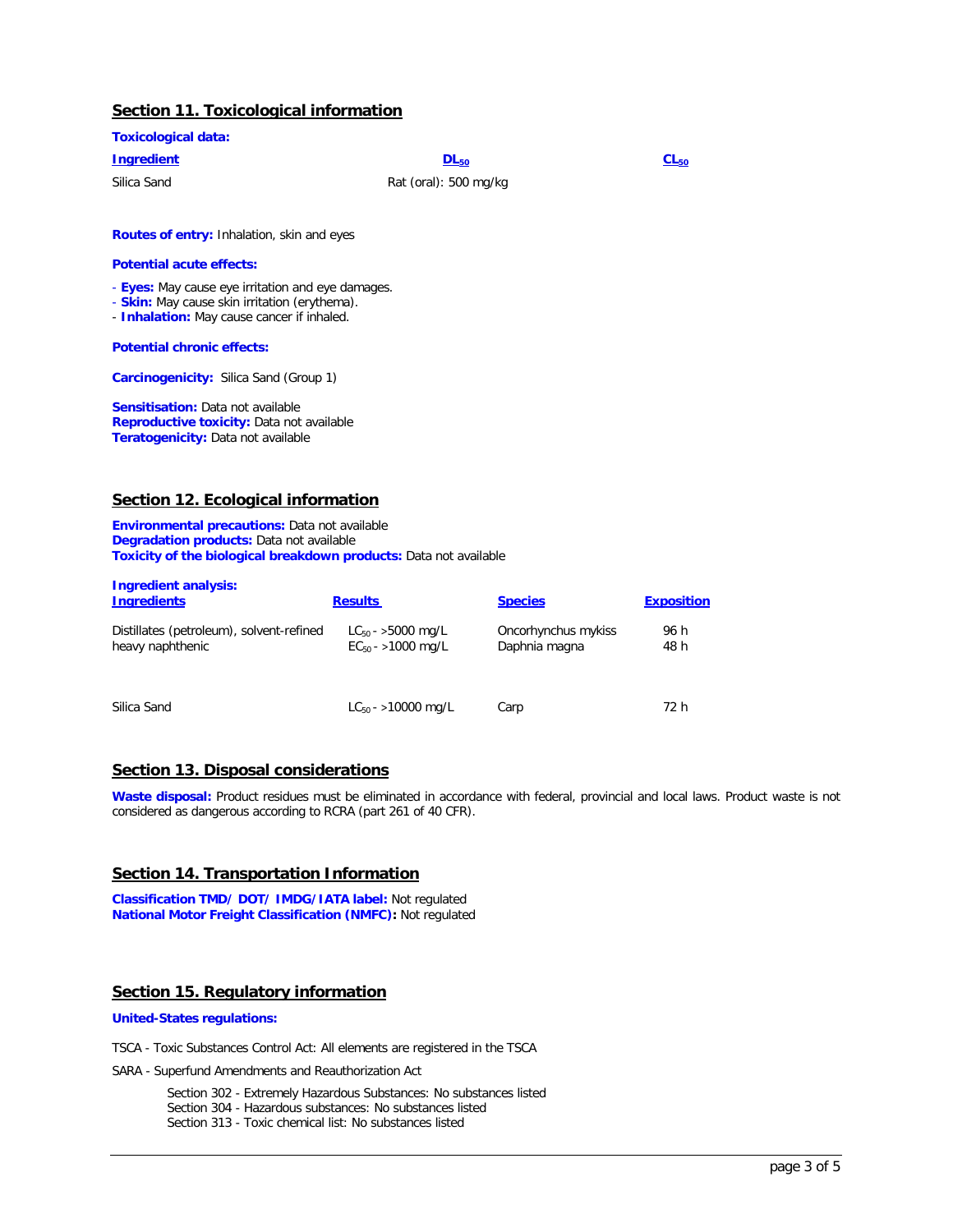CERCLA - Comprehensive Environmental Response, Compensation, and Liability Act: No substances listed

CAA - Clean Air Act: No substances listed

CWA - Clean Water Act: No substance listed

# **USA - State specific regulations**

| California Proposition 65:                             | Silica Sand (Listed as carcinogen) |
|--------------------------------------------------------|------------------------------------|
| Substance(s) listed under Massachusetts Right to know: | Silica Sand                        |
| Pennsylvania Right to know:                            | Silica Sand                        |
| Substance(s) listed under New Jersey Right to know:    | Silica Sand                        |

# **GHS (Globally Harmonized System of Classification and Labelling of Chemicals):**



| Skin Irrit. 2 | Causes skin irritation.      |
|---------------|------------------------------|
| Eye Irrit. 2B | Causes eye irritation.       |
| Carc. 1A      | May cause cancer if inhaled. |

#### **Hazard statements:**

H315 Causes skin irritation.

H320 Causes eye irritation<br>H350.A May cause cancer if i

May cause cancer if inhaled.

# **Precautionary statements**

P201 Obtain special instructions before use. P202 Do not handle until all safety precautions have been read and understood. P280 Wear protective gloves/protective clothing/eye protection/face protection. P302+P352.A IF ON SKIN: Wash with plenty of water. P305+P351+P338 IF IN EYES: Rinse cautiously with water for several minutes. Remove contact lenses, if present and easy to do. Continue rinsing. P308+P313 IF exposed or concerned: Get medical advice/attention. P321.A Specific treatment (see supplementary instructions on this label) P332+P313 If skin irritation occurs: Get medical advice/attention. P337+P313 If eye irritation persists: Get medical advice/attention. P362+P364 Take off contaminated clothing and wash it before reuse. P405 Store locked up. P501.A Dispose of contents/container in accordance with applicable regulations.



 **Reactivity:** 0 **Special conditions:** None

**Legend:** 4: Severe, 3: High, 2: Moderate, 1: Light, 0: None